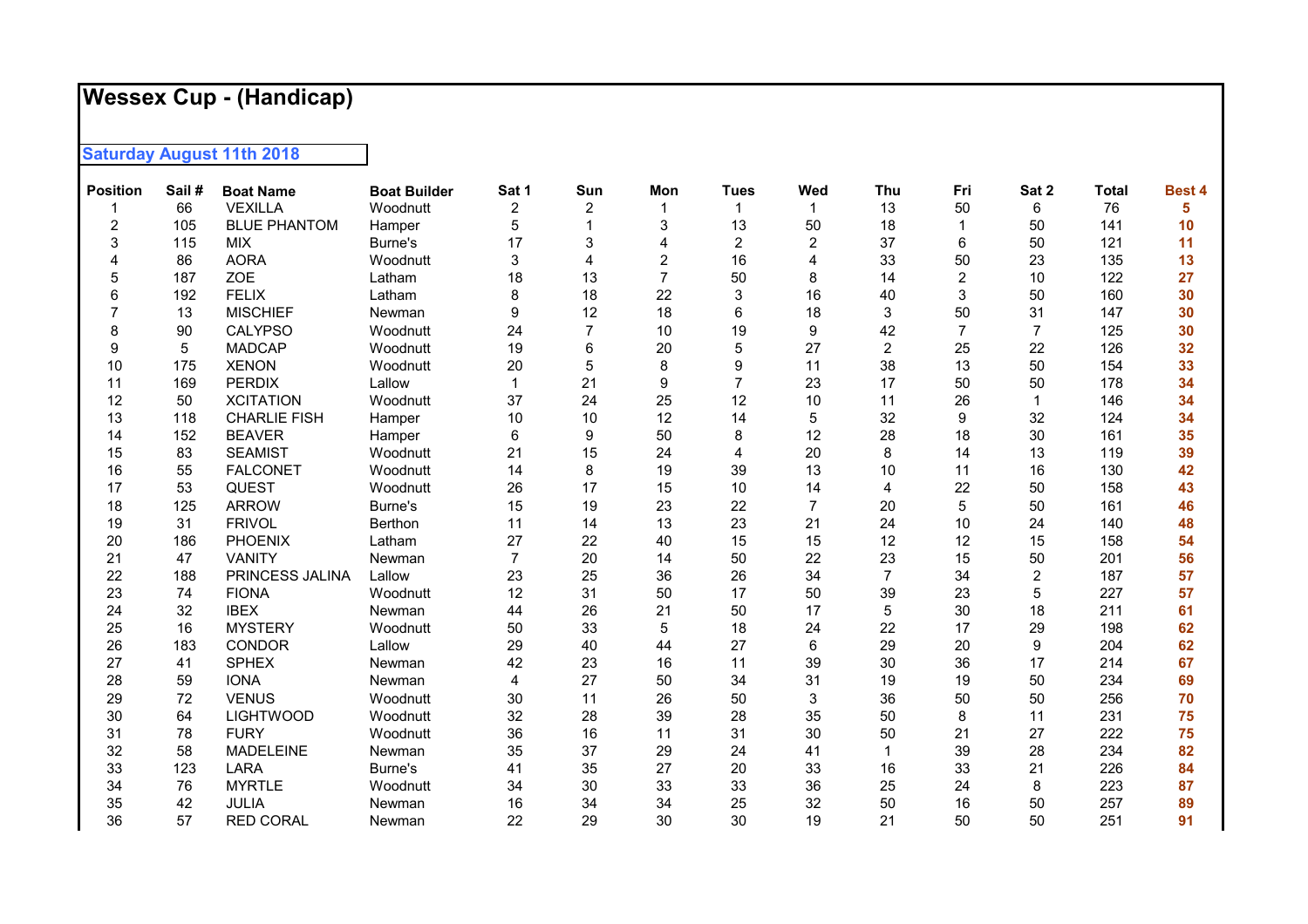| 37 | 179 | <b>XPEDITIOUS</b>    | Lallow   | 38 | 32 | 17 | 21 | 28 | 34 | 28 | 50 | 248 | 94  |
|----|-----|----------------------|----------|----|----|----|----|----|----|----|----|-----|-----|
| 38 | 61  | <b>SILVER WIND</b>   | Woodnutt | 25 | 42 | 31 | 32 | 37 | 9  | 32 | 50 | 258 | 97  |
| 39 | 48  | XL                   | Woodnutt | 40 | 41 | 28 | 43 | 45 | 6  | 38 | 26 | 267 | 98  |
| 40 | 82  | <b>MAGIC DRAGON</b>  | Woodnutt | 39 | 43 | 41 | 50 | 26 | 15 | 37 | 20 | 271 | 98  |
| 41 | 26  | <b>CATHERINE</b>     | Woodnutt | 31 | 47 | 43 | 41 | 44 | 50 | 27 | 3  | 286 | 102 |
| 42 | 156 | <b>GLEAM</b>         | Burne's  | 43 | 48 | 38 | 37 | 46 | 27 | 29 | 12 | 280 | 105 |
| 43 | 121 | <b>CURLEW</b>        | Hamper   | 50 | 38 | 50 | 40 | 25 | 43 | 4  | 50 | 300 | 107 |
| 44 | 80  | LASS                 | Woodnutt | 45 | 39 | 37 | 35 | 40 | 31 | 42 | 4  | 273 | 107 |
| 45 | 166 | SWALLOW              | Lallow   | 46 | 44 | 35 | 29 | 29 | 41 | 31 | 19 | 274 | 108 |
| 46 | 174 | <b>FOXGLOVE</b>      | Lallow   | 33 | 49 | 45 | 36 | 42 | 26 | 41 | 14 | 286 | 109 |
| 47 | 33  | <b>CLAIR DE LUNE</b> | Newman   | 13 | 45 | 32 | 38 | 43 | 50 | 35 | 33 | 289 | 113 |
| 48 | 91  | <b>ASTRALITA</b>     | Woodnutt | 28 | 46 | 42 | 42 | 38 | 35 | 40 | 25 | 296 | 126 |
| 49 | 163 | MISS T               | Lallow   | 50 | 36 | 6  | 44 | 50 | 44 | 50 | 50 | 330 | 130 |
|    |     |                      |          |    |    |    |    |    |    |    |    |     |     |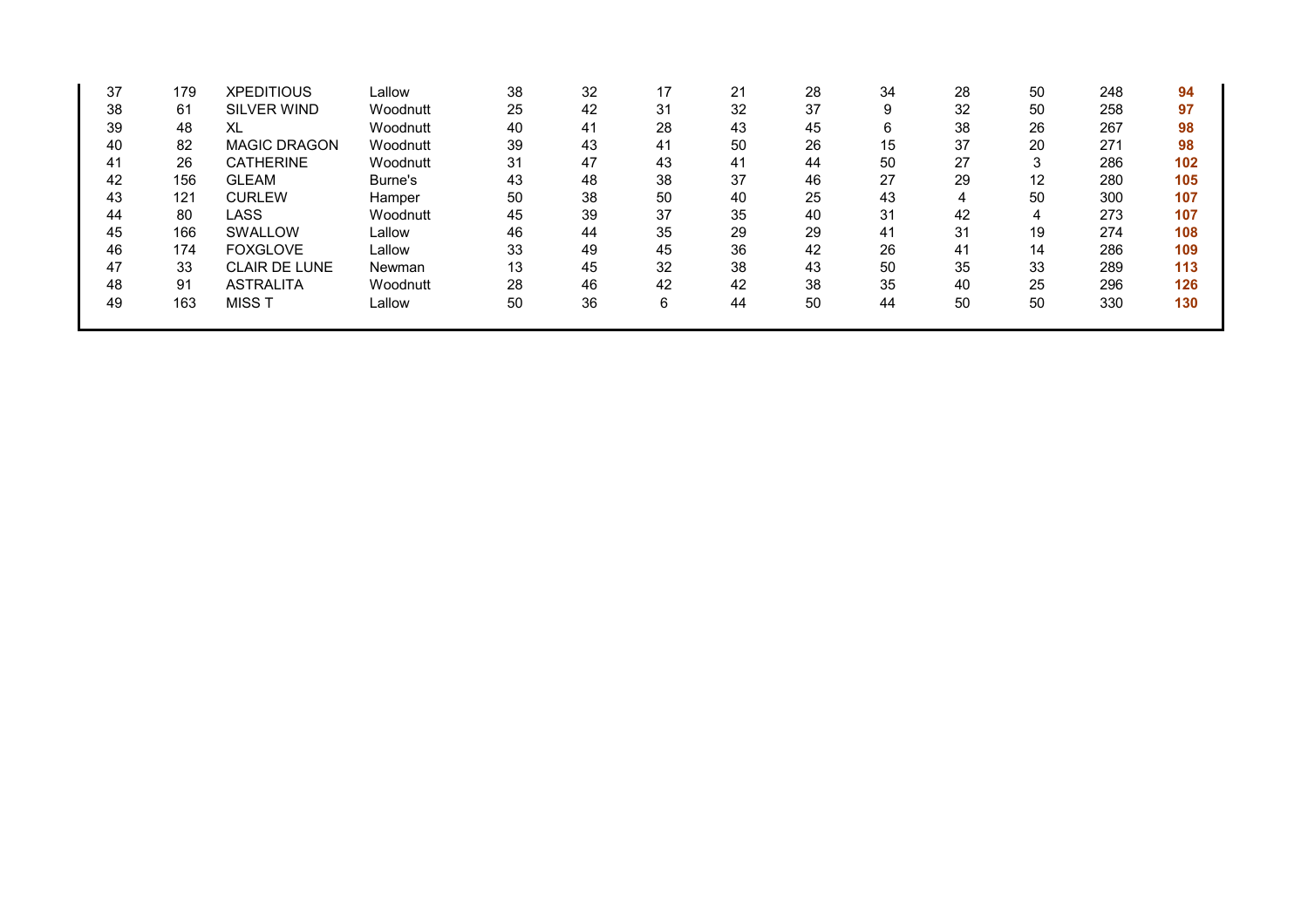## **Phillipson Challenge Shield** (Handicap)

**Saturday August 11th 2018**

| Div'n       | X   | <b>Boat Name</b>                              |     | Sat 1          | $\mathbf{x}$       | Sun            | $\mathbf x$  | Mon            | X            | <b>Tue</b>     | <b>X</b>     | Wed               | $\mathbf{x}$ | Thu          | $\mathbf{x}$ | Fri                      | $\mathbf{x}$ | Sat 2          | $\boldsymbol{\mathsf{x}}$ | <b>Total</b> | <b>Best 7</b> |
|-------------|-----|-----------------------------------------------|-----|----------------|--------------------|----------------|--------------|----------------|--------------|----------------|--------------|-------------------|--------------|--------------|--------------|--------------------------|--------------|----------------|---------------------------|--------------|---------------|
|             |     | <b>COWES DIVISION - 11 boats</b>              |     |                |                    |                |              |                |              |                |              |                   |              |              |              |                          |              |                |                           |              |               |
| С           | 78  | <b>FURY</b>                                   |     | 36             |                    | 16             |              | 11             |              | 31             |              | $30\,$            |              | 50           |              | 21                       |              | 27             |                           | 120.5        | 70.5          |
| С           | 58  | <b>MADELEINE</b>                              |     | 35             |                    | 37             |              | 29             |              | 24             |              | 41                |              | $\mathbf{1}$ | $\mathbf x$  | 39                       |              | 28             |                           | 118.5        | 95            |
| С           | 76  | <b>MYRTLE</b>                                 |     | 34             |                    | 30             |              | 33             |              | 33             |              | 36                |              | 25           |              | 24                       |              | 8              | $\mathbf x$               | 123          | 104           |
| C           | 83  | <b>SEAMIST</b>                                |     | 21             |                    | 15             |              | 24             |              | 4              | $\mathbf x$  | 20                | $\mathbf{x}$ | 8            | $\mathbf x$  | 14                       |              | 13             | $\mathbf x$               | 157          | 123           |
| C           | 64  | <b>LIGHTWOOD</b>                              |     | 32             |                    | 28             |              | 39             |              | 28             |              | 35                |              | 50           |              | 8                        | $\mathbf{x}$ | 11             | $\mathbf{x}$              | 204          | 154           |
| $\mathsf C$ | 31  | <b>FRIVOL</b>                                 |     | 11             | $\mathbf{x}$       | 14             | $\mathbf x$  | 13             |              | 23             |              | 21                | $\mathbf x$  | 24           |              | 10                       | $\mathbf{x}$ | 24             |                           | 237          | 200           |
| $\mathsf C$ | 175 | <b>XENON</b>                                  |     | 20             |                    | 5              | $\mathbf x$  | 8              | $\mathbf x$  | 9              | $\mathbf x$  | 11                | $\mathbf x$  | 38           |              | 13                       |              | 50             |                           | 271          | 221           |
| $\mathsf C$ | 86  | <b>AORA</b>                                   |     | 3              | $\mathbf{x}$       | 4              | $\mathbf x$  | $\overline{2}$ | $\mathbf{x}$ | 16             |              | $\overline{4}$    | $\mathbf{x}$ | 33           |              | 50                       |              | 23             | $\mathbf x$               | 290          | 240           |
| $\mathsf C$ | 169 | <b>PERDIX</b>                                 |     | 1              | $\mathbf x$        | 21             |              | 9              | $\mathbf x$  | $\overline{7}$ | $\mathbf x$  | 23                |              | 17           | $\mathbf x$  | 50                       |              | 50             |                           | 336          | 286           |
| $\mathsf C$ | 105 | <b>BLUE PHANTOM</b>                           |     | 5              | $\mathbf{x}$       | $\mathbf{1}$   | $\mathbf x$  | 3              | $\mathbf x$  | 13             | $\mathbf x$  | 50                |              | 18           | $\mathbf x$  | $\mathbf{1}$             | $\mathbf{x}$ | 50             |                           | 355          | 305           |
| C           | 121 | <b>CURLEW</b>                                 |     | 50             |                    | 38             |              | 50             |              | 40             |              | 25                |              | 43           |              | 4                        | $\mathbf{x}$ | 50             |                           | 371          | 321           |
|             |     | <b>Total for Best Four</b><br>Discard Day (x) |     | 20             |                    | 24             |              | 22             |              | 33             |              | 56<br>$\mathbf x$ |              | 44           |              | 23                       |              | 55             |                           |              |               |
|             |     | <b>Cumulative Total</b>                       | 221 |                |                    |                |              |                |              |                |              |                   |              |              |              |                          |              |                |                           |              |               |
|             |     |                                               |     |                |                    |                |              |                |              |                |              |                   |              |              |              |                          |              |                |                           |              |               |
|             |     | <b>HAMBLE DIVISION - 7 boats</b>              |     |                |                    |                |              |                |              |                |              |                   |              |              |              |                          |              |                |                           |              |               |
| H           | 166 | SWALLOW                                       |     | 46             |                    | 44             |              | 35             |              | 29             |              | 29                |              | 41           |              | 31                       | $\mathbf x$  | 19             | $\mathbf x$               | 72           | 51            |
| H           | 41  | <b>SPHEX</b>                                  |     | 42             |                    | 23             |              | 16             | $\mathbf{x}$ | 11             | $\mathbf x$  | 39                |              | 30           | $\mathbf x$  | 36                       |              | 17             | $\mathbf x$               | 166          | 130           |
| Н           | 90  | <b>CALYPSO</b>                                |     | 24             |                    | $\overline{7}$ | $\mathbf x$  | 10             | $\mathbf x$  | 19             |              | 9                 | $\mathbf{x}$ | 42           |              | $\overline{7}$           | $\mathbf x$  | $\overline{7}$ | $\mathbf{x}$              | 203.5        | 165.5         |
| Н           | 118 | <b>CHARLIE FISH</b>                           |     | 10             | $\mathbf x$        | 10             | $\mathbf x$  | 12             | $\mathbf x$  | 14             | $\mathbf{x}$ | 5                 | $\mathbf{x}$ | 32           |              | 9                        | $\mathbf{x}$ | 32             |                           | 239          | 204           |
| Н           | 13  | <b>MISCHIEF</b>                               |     | 9              | $\mathbf{x}$       | 12             | $\mathbf{x}$ | 18             |              | 6              | $\mathbf x$  | 18                | $\mathbf{x}$ | 3            | $\mathbf x$  | 50                       |              | 31             |                           | 277          | 227           |
| Н           | 59  | <b>IONA</b>                                   |     | 4              | $\pmb{\mathsf{x}}$ | 27             |              | 50             |              | 34             |              | 31                |              | 19           | $\mathbf x$  | 19                       | $\pmb{\chi}$ | 50             |                           | 301          | 251           |
| Н           | 66  | <b>VEXILLA</b>                                |     | $\overline{2}$ | $\mathbf{x}$       | 2              | $\mathbf x$  | $\mathbf{1}$   | X            | $\mathbf 1$    | $\mathbf x$  | 1                 | $\mathbf x$  | 13           | $\mathbf x$  | 50                       |              | 6              | $\mathbf x$               | 343          | 293           |
|             |     | <b>Total for Best Four</b><br>Discard Day (x) |     | 25             |                    | 31             |              | 39             |              | 32             |              | 33                |              | 65           |              | 66<br>$\pmb{\mathsf{x}}$ |              | 49             |                           |              |               |
|             |     | <b>Cumulative Total</b>                       | 274 |                |                    |                |              |                |              |                |              |                   |              |              |              |                          |              |                |                           |              |               |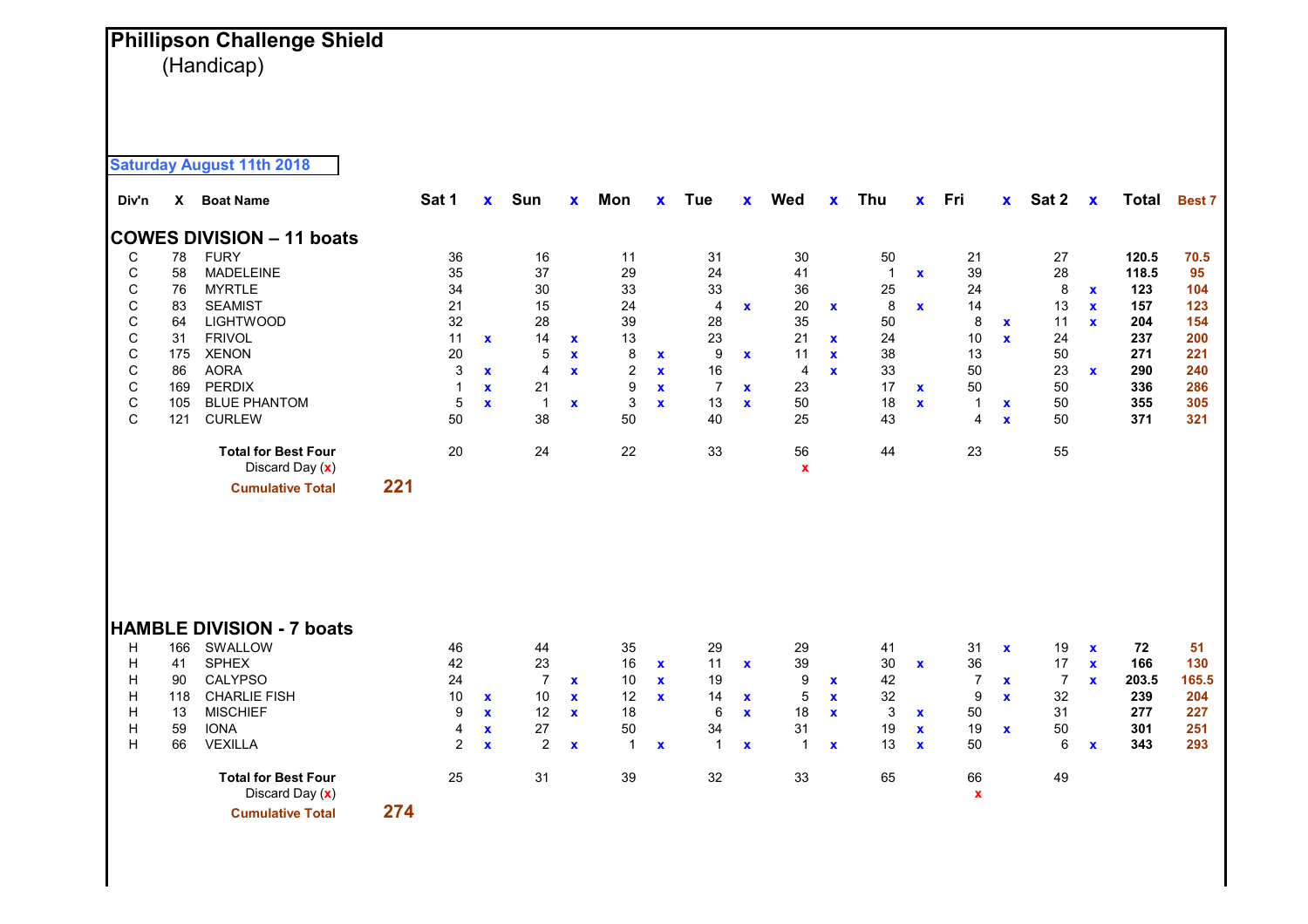## **ITCHENOR DIVISION -11 boats**

|        | 80<br>174<br>26<br>50<br>91<br>55<br>188<br>186<br>82<br>152<br>192 | LASS<br><b>FOXGLOVE</b><br><b>CATHERINE</b><br><b>XCITATION</b><br><b>ASTRALITA</b><br><b>FALCONET</b><br>PRINCESS JALINA<br><b>PHOENIX</b><br><b>MAGIC DRAGON</b><br><b>BEAVER</b><br><b>FELIX</b><br><b>Total for Best Four</b><br>Discard Day (x)<br><b>Cumulative Total</b> | 290 | 45<br>33<br>31<br>37<br>28<br>14<br>23<br>27<br>39<br>6<br>8<br>51 | $\mathbf x$<br>$\mathbf x$<br>$\pmb{\mathsf{x}}$<br>$\mathbf x$ | 39<br>49<br>47<br>24<br>46<br>8<br>25<br>22<br>43<br>9<br>18<br>57 | $\mathbf{x}$<br>$\mathbf{x}$<br>$\mathbf x$<br>$\mathbf x$ | 37<br>45<br>43<br>25<br>42<br>19<br>36<br>40<br>41<br>50<br>22<br>102<br>$\mathbf{x}$ | $\mathbf x$<br>$\mathbf x$<br>$\mathbf{x}$<br>$\mathbf x$ | 35<br>36<br>41<br>12<br>42<br>39<br>26<br>15<br>50<br>8<br>3<br>38 | $\mathbf x$<br>$\mathbf x$<br>$\mathbf x$<br>$\mathbf x$ | 40<br>42<br>44<br>10<br>38<br>13<br>34<br>15<br>26<br>12<br>16<br>50 | $\mathbf x$<br>$\mathbf x$<br>$\mathbf x$<br>$\mathbf x$ | 31<br>26<br>50<br>11<br>35<br>10<br>$\overline{7}$<br>12<br>15<br>28<br>40<br>40 | $\mathbf x$<br>$\mathbf x$<br>$\mathbf x$<br>$\mathbf x$ | 42<br>41<br>27<br>26<br>40<br>11<br>34<br>12<br>37<br>18<br>3<br>44 | $\mathbf x$<br>$\mathbf x$<br>$\mathbf x$<br>$\mathbf{x}$ | 4<br>14<br>3<br>$\mathbf{1}$<br>25<br>16<br>$\sqrt{2}$<br>15<br>20<br>30<br>50<br>10 | $\mathbf x$<br>$\mathbf x$<br>$\mathbf x$<br>$\mathbf x$ | 39<br>73<br>100<br>73.5<br>92<br>126<br>138<br>152<br>196<br>287<br>324 | 24<br>48<br>50<br>52.5<br>74<br>92<br>109<br>111<br>146<br>237<br>274 |
|--------|---------------------------------------------------------------------|---------------------------------------------------------------------------------------------------------------------------------------------------------------------------------------------------------------------------------------------------------------------------------|-----|--------------------------------------------------------------------|-----------------------------------------------------------------|--------------------------------------------------------------------|------------------------------------------------------------|---------------------------------------------------------------------------------------|-----------------------------------------------------------|--------------------------------------------------------------------|----------------------------------------------------------|----------------------------------------------------------------------|----------------------------------------------------------|----------------------------------------------------------------------------------|----------------------------------------------------------|---------------------------------------------------------------------|-----------------------------------------------------------|--------------------------------------------------------------------------------------|----------------------------------------------------------|-------------------------------------------------------------------------|-----------------------------------------------------------------------|
|        |                                                                     |                                                                                                                                                                                                                                                                                 |     |                                                                    |                                                                 |                                                                    |                                                            |                                                                                       |                                                           |                                                                    |                                                          |                                                                      |                                                          |                                                                                  |                                                          |                                                                     |                                                           |                                                                                      |                                                          |                                                                         |                                                                       |
|        |                                                                     | <b>LYMINGTON DIVISION - 12 boats</b>                                                                                                                                                                                                                                            |     |                                                                    |                                                                 |                                                                    |                                                            |                                                                                       |                                                           |                                                                    |                                                          |                                                                      |                                                          |                                                                                  |                                                          |                                                                     |                                                           |                                                                                      |                                                          |                                                                         |                                                                       |
| L      | 48                                                                  | XL<br><b>XPEDITIOUS</b>                                                                                                                                                                                                                                                         |     | 40                                                                 |                                                                 | 41                                                                 |                                                            | 28<br>17                                                                              |                                                           | 43                                                                 |                                                          | 45                                                                   |                                                          | 6                                                                                | $\mathbf x$                                              | 38                                                                  |                                                           | 26                                                                                   | $\mathbf x$                                              | 76                                                                      | 57                                                                    |
| L      | 179                                                                 |                                                                                                                                                                                                                                                                                 |     | 38<br>44                                                           |                                                                 | 32                                                                 |                                                            |                                                                                       | $\mathbf x$                                               | 21                                                                 | $\mathbf x$                                              | 28                                                                   |                                                          | 34                                                                               |                                                          | 28                                                                  |                                                           | 50                                                                                   |                                                          | 136                                                                     | 86                                                                    |
| L<br>Г | 32<br>5                                                             | <b>IBEX</b><br><b>MADCAP</b>                                                                                                                                                                                                                                                    |     | 19                                                                 |                                                                 | 26<br>6                                                            |                                                            | 21<br>20                                                                              |                                                           | 50<br>5                                                            |                                                          | 17<br>27                                                             | $\mathbf x$                                              | 5<br>$\sqrt{2}$                                                                  | $\mathbf x$<br>$\mathbf{x}$                              | 30<br>25                                                            |                                                           | 18<br>22                                                                             | $\mathbf x$<br>$\mathbf{x}$                              | 151<br>143                                                              | 101<br>104                                                            |
| L      | 33                                                                  | CLAIR DE LUNE                                                                                                                                                                                                                                                                   |     | 13                                                                 | $\mathbf x$<br>$\mathbf{x}$                                     | 45                                                                 | $\mathbf x$                                                | 32                                                                                    |                                                           | 38                                                                 | $\mathbf x$                                              | 43                                                                   |                                                          | 50                                                                               |                                                          | 35                                                                  |                                                           | 33                                                                                   |                                                          | 154.5                                                                   | 104.5                                                                 |
|        | 183                                                                 | <b>CONDOR</b>                                                                                                                                                                                                                                                                   |     | 29                                                                 |                                                                 | 40                                                                 |                                                            | 44                                                                                    |                                                           | 27                                                                 |                                                          | 6                                                                    |                                                          | 29                                                                               |                                                          | 20                                                                  |                                                           | 9                                                                                    | $\mathbf x$                                              | 165                                                                     | 123                                                                   |
| L<br>L | 72                                                                  | <b>VENUS</b>                                                                                                                                                                                                                                                                    |     | 30                                                                 |                                                                 | 11                                                                 |                                                            | 26                                                                                    |                                                           | 50                                                                 |                                                          | 3                                                                    | $\mathbf{x}$<br>$\mathbf{x}$                             | 36                                                                               |                                                          | 50                                                                  | $\mathbf x$                                               | 50                                                                                   |                                                          | 242                                                                     | 192                                                                   |
|        | 47                                                                  | <b>VANITY</b>                                                                                                                                                                                                                                                                   |     | $\overline{7}$                                                     | $\mathbf{x}$                                                    | 20                                                                 | $\mathbf x$<br>$\mathbf{x}$                                | 14                                                                                    |                                                           | 50                                                                 |                                                          | 22                                                                   |                                                          | 23                                                                               |                                                          | 15                                                                  |                                                           | 50                                                                                   |                                                          | 249                                                                     | 199                                                                   |
| L<br>L | 16                                                                  | <b>MYSTERY</b>                                                                                                                                                                                                                                                                  |     | 50                                                                 |                                                                 | 33                                                                 |                                                            | 5                                                                                     | $\mathbf{x}$                                              |                                                                    |                                                          | 24                                                                   |                                                          | 22                                                                               |                                                          | 17                                                                  | $\mathbf x$<br>$\mathbf{x}$                               | 29                                                                                   |                                                          | 257                                                                     | 207                                                                   |
|        | 53                                                                  | <b>QUEST</b>                                                                                                                                                                                                                                                                    |     | 26                                                                 |                                                                 | 17                                                                 |                                                            | 15                                                                                    | $\mathbf x$                                               | 18<br>10                                                           | $\mathbf x$                                              |                                                                      |                                                          | 4                                                                                |                                                          | 22                                                                  |                                                           | 50                                                                                   |                                                          | 263                                                                     | 213                                                                   |
| L      | 57                                                                  | <b>RED CORAL</b>                                                                                                                                                                                                                                                                |     | 22                                                                 |                                                                 | 29                                                                 | $\mathbf{x}$                                               | 30                                                                                    | $\mathbf{x}$                                              | 30                                                                 | $\mathbf x$                                              | 14<br>19                                                             | $\mathbf{x}$                                             | 21                                                                               | $\mathbf x$                                              | 50                                                                  |                                                           | 50                                                                                   |                                                          | 273                                                                     | 223                                                                   |
| L<br>L | 42                                                                  |                                                                                                                                                                                                                                                                                 |     | 16                                                                 |                                                                 | 34                                                                 |                                                            | 34                                                                                    |                                                           | 25                                                                 |                                                          | 32                                                                   |                                                          | 50                                                                               |                                                          | 16                                                                  |                                                           | 50                                                                                   |                                                          | 287                                                                     | 237                                                                   |
|        |                                                                     | <b>JULIA</b>                                                                                                                                                                                                                                                                    |     |                                                                    | $\mathbf{x}$                                                    |                                                                    |                                                            |                                                                                       |                                                           |                                                                    |                                                          |                                                                      |                                                          |                                                                                  |                                                          |                                                                     | $\mathbf x$                                               |                                                                                      |                                                          |                                                                         |                                                                       |
|        |                                                                     | <b>Total for Best Four</b>                                                                                                                                                                                                                                                      |     | 55                                                                 |                                                                 | 54                                                                 |                                                            | 51                                                                                    |                                                           | 54                                                                 |                                                          | 40                                                                   |                                                          | 17                                                                               |                                                          | 68                                                                  |                                                           | 75                                                                                   |                                                          |                                                                         |                                                                       |
|        |                                                                     | Discard Day (x)                                                                                                                                                                                                                                                                 |     |                                                                    |                                                                 |                                                                    |                                                            |                                                                                       |                                                           |                                                                    |                                                          |                                                                      |                                                          |                                                                                  |                                                          |                                                                     |                                                           | $\pmb{\mathsf{x}}$                                                                   |                                                          |                                                                         |                                                                       |
|        |                                                                     | <b>Cumulative Total</b>                                                                                                                                                                                                                                                         | 339 |                                                                    |                                                                 |                                                                    |                                                            |                                                                                       |                                                           |                                                                    |                                                          |                                                                      |                                                          |                                                                                  |                                                          |                                                                     |                                                           |                                                                                      |                                                          |                                                                         |                                                                       |
|        |                                                                     | <b>PARKSTONE DIVISION - 4 boats</b>                                                                                                                                                                                                                                             |     |                                                                    |                                                                 |                                                                    |                                                            |                                                                                       |                                                           |                                                                    |                                                          |                                                                      |                                                          |                                                                                  |                                                          |                                                                     |                                                           |                                                                                      |                                                          |                                                                         |                                                                       |
| P      | 123                                                                 | LARA                                                                                                                                                                                                                                                                            |     | 41                                                                 | $\mathbf{x}$                                                    | 35                                                                 | $\mathbf{x}$                                               | 27                                                                                    | $\mathbf x$                                               | 20                                                                 | X                                                        | 33                                                                   | $\mathbf x$                                              | 16                                                                               | $\mathbf x$                                              | 33                                                                  | $\mathbf{x}$                                              | 21                                                                                   | $\mathbf x$                                              | 96.5                                                                    | 76                                                                    |
| P      | 61                                                                  | SILVER WIND                                                                                                                                                                                                                                                                     |     | 25                                                                 | $\mathbf{x}$                                                    | 42                                                                 | $\mathbf{x}$                                               | 31                                                                                    | $\mathbf x$                                               | 32                                                                 | $\mathbf{x}$                                             | 37                                                                   | $\mathbf x$                                              | 9                                                                                | $\mathbf x$                                              | 32                                                                  | $\mathbf x$                                               | 50                                                                                   | $\mathbf x$                                              | 191                                                                     | 141                                                                   |
| P      | 187                                                                 | ZOE                                                                                                                                                                                                                                                                             |     | 18                                                                 | $\mathbf x$                                                     | 13                                                                 | $\mathbf x$                                                | $\overline{7}$                                                                        | $\mathbf x$                                               | 50                                                                 | $\mathbf x$                                              | 8                                                                    | $\mathbf x$                                              | 14                                                                               | $\mathbf x$                                              | $\boldsymbol{2}$                                                    | $\mathbf x$                                               | 10                                                                                   | $\mathbf x$                                              | 275                                                                     | 225                                                                   |
| P      | 74                                                                  | <b>FIONA</b>                                                                                                                                                                                                                                                                    |     | 12                                                                 | $\mathbf{x}$                                                    | 31                                                                 | $\mathbf x$                                                | 50                                                                                    | $\mathbf x$                                               | 17                                                                 | $\mathbf x$                                              | 50                                                                   | $\mathbf x$                                              | 39                                                                               | $\mathbf x$                                              | 23                                                                  | $\pmb{\mathsf{x}}$                                        | 5                                                                                    | $\mathbf x$                                              | 340                                                                     | 290                                                                   |
|        |                                                                     | <b>Total for Best Four</b><br>Discard Day (x)                                                                                                                                                                                                                                   |     | 96                                                                 |                                                                 | 121                                                                |                                                            | 115                                                                                   |                                                           | 119                                                                |                                                          | 128<br>$\pmb{\mathsf{x}}$                                            |                                                          | 78                                                                               |                                                          | 90                                                                  |                                                           | 86                                                                                   |                                                          |                                                                         |                                                                       |
|        |                                                                     | <b>Cumulative Total</b>                                                                                                                                                                                                                                                         | 705 |                                                                    |                                                                 |                                                                    |                                                            |                                                                                       |                                                           |                                                                    |                                                          |                                                                      |                                                          |                                                                                  |                                                          |                                                                     |                                                           |                                                                                      |                                                          |                                                                         |                                                                       |
|        |                                                                     |                                                                                                                                                                                                                                                                                 |     |                                                                    |                                                                 |                                                                    |                                                            |                                                                                       |                                                           |                                                                    |                                                          |                                                                      |                                                          |                                                                                  |                                                          |                                                                     |                                                           |                                                                                      |                                                          |                                                                         |                                                                       |